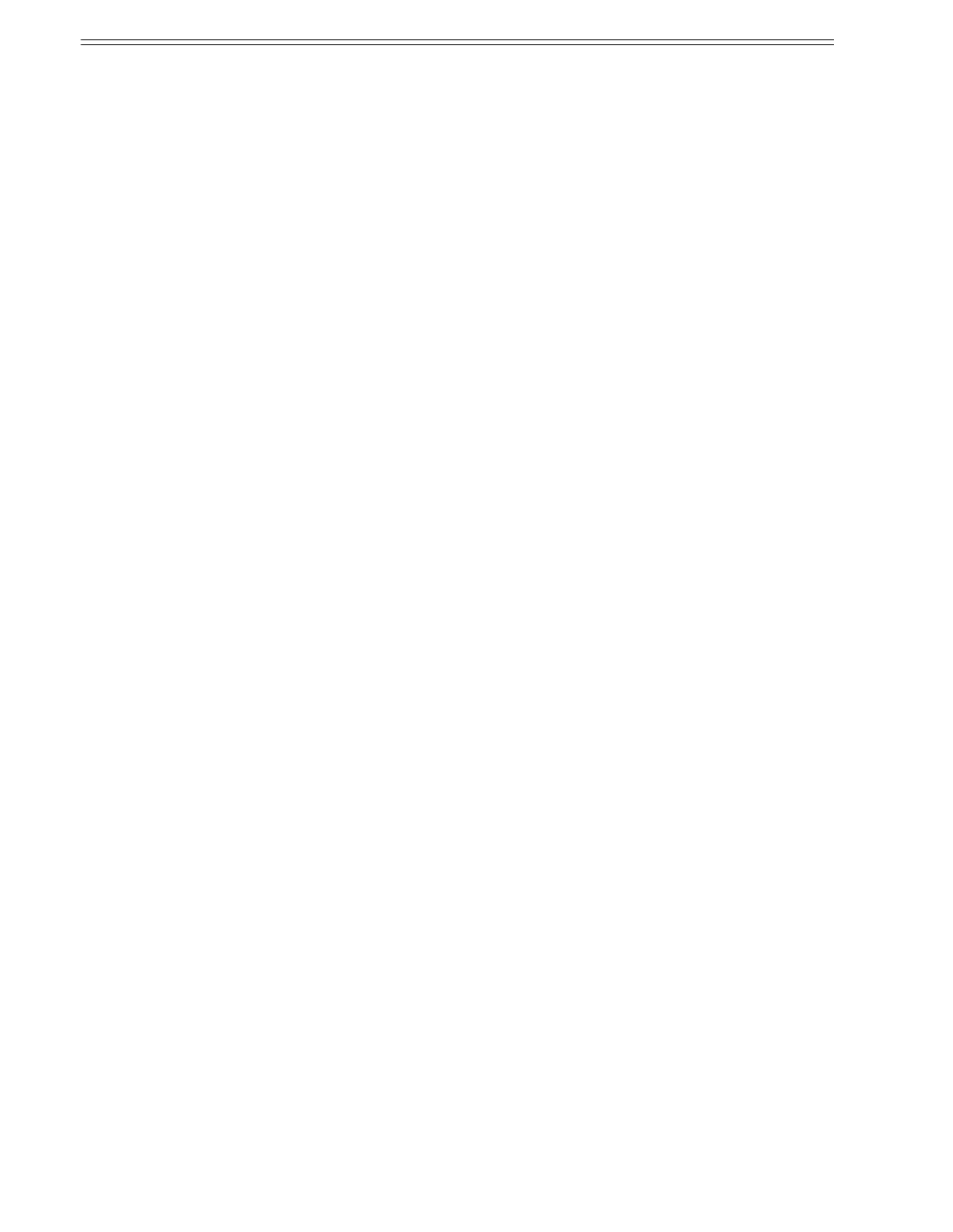#### **Item 8.01. Other Matters.**

On September 29, 2020, Life Storage, Inc. ("LSI"), through Life Storage LP, its operating partnership (the "Operating Partnership" and collectively with LSI, the "Company"), acquired twenty-five (25) properties comprising approximately 2.0 million square feet in New Jersey (6), Ohio (6), Texas (5), Pennsylvania (4), Florida (3), and Georgia (1) for a total purchase price of \$326.7 million. Seventeen (17) of these properties were acquired from Sovran HHF Storage Holdings LLC, a joint venture in which the Company has a twenty percent (20%) common interest, and eight (8) of these properties were acquired from Sovran HHF Storage Holdings II LLC, a joint venture in which the Company has a fifteen percent (15%) common interest.